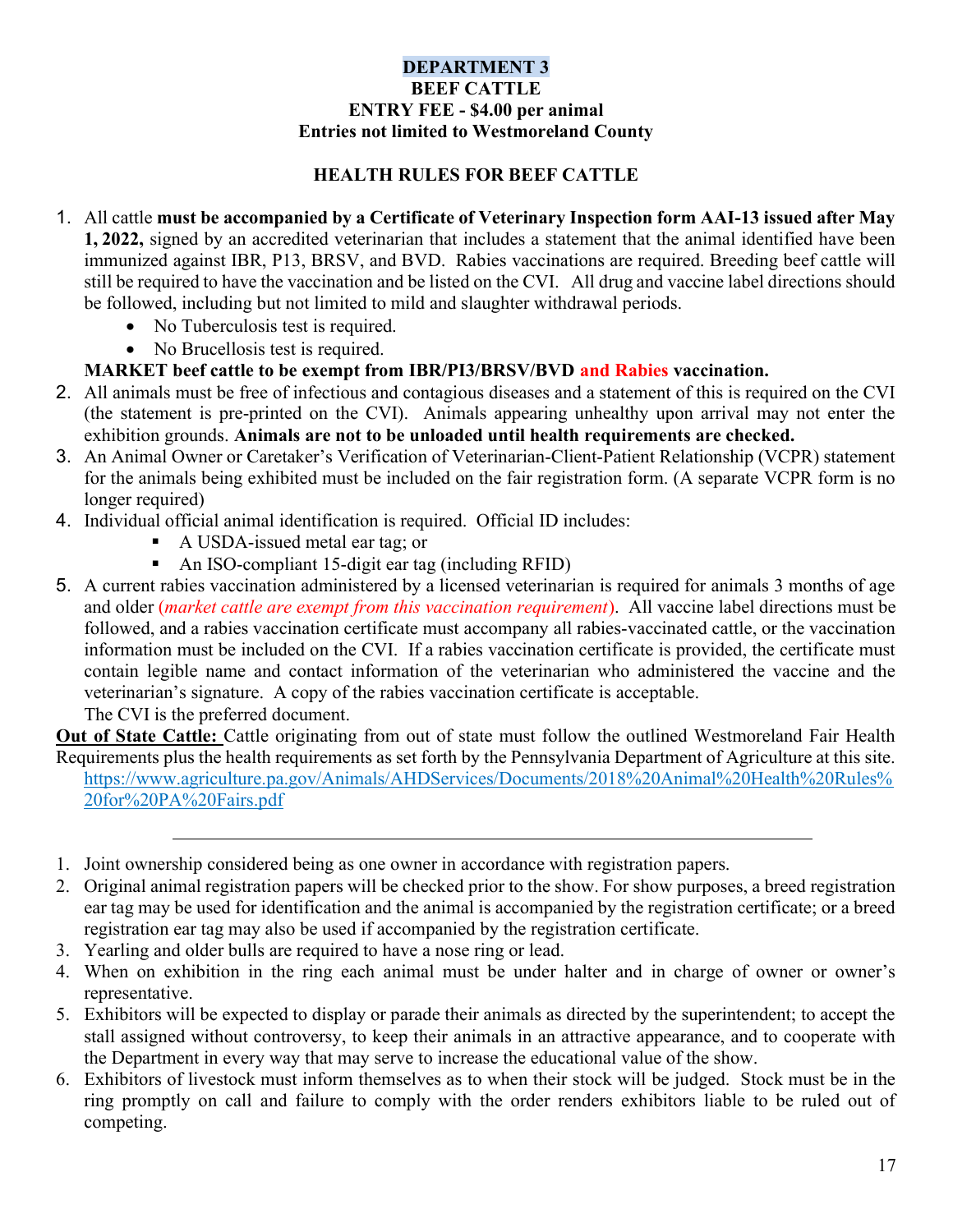- 7. Decorations with ribbons or ornaments previously won by animals at shows shall be prohibited until after the awards have been made in their respective classes by the judges.
- 8. The exhibitor must furnish hay and straw.
- 9. The exhibitors will be expected to keep the space they occupy in a clean and sanitary condition and to remove all their equipment promptly as the Superintendent may direct.
- 10. The same classifications and premiums apply to each breed.
- 11. All animals must be housed in barns only.
- 12. NOTICE: Do not enter animals that you have no intentions on bringing to the fair (ex. For more tack space). This will lead to lost premiums.
- 13. All livestock exhibitors are responsible for their own bedding.
- 14. Prospect Steer need to be castrated and fully healed at the time of exhibition. No swelling, signs of decay, trauma, drainage allowed, etc.
- 15. Prospect Steer three months of age and older are required to have had a rabies shot.

## SECTION AA PROSPECT MARKET STEER-NEW ENTRY FEE-\$4.00 per animal

|              |                            | <b>AWARD</b>                          | 1 <sup>ST</sup> | $2^{ND}$ | 3 <sup>RD</sup> | 4 <sup>TH</sup> | 5 <sup>TH</sup> |  |  |  |
|--------------|----------------------------|---------------------------------------|-----------------|----------|-----------------|-----------------|-----------------|--|--|--|
| <b>CLASS</b> | <b>DESCRIPTIONS</b>        |                                       | \$16            | \$12     | \$10            | \$8             | \$6             |  |  |  |
| 1.           |                            | <b>Prospect Steer</b>                 |                 |          |                 |                 |                 |  |  |  |
|              | <b>Lightweight Classes</b> |                                       |                 |          |                 |                 |                 |  |  |  |
|              |                            | ❖ Lightweight                         |                 |          |                 |                 |                 |  |  |  |
|              |                            | Medium Lightweight                    |                 |          |                 |                 |                 |  |  |  |
|              |                            | ❖ Heavy Lightweight                   |                 |          |                 |                 |                 |  |  |  |
|              |                            | ❖ Champion Lightweight                | Ribbon          |          |                 |                 |                 |  |  |  |
|              |                            | ❖ Reserve Champion Lightweight        | Ribbon          |          |                 |                 |                 |  |  |  |
|              | <b>Heavyweight Classes</b> |                                       | \$18            | \$14     | \$12            | \$10            | \$8             |  |  |  |
|              |                            | ❖ Light Heavyweight                   |                 |          |                 |                 |                 |  |  |  |
|              |                            | ❖ Medium Heavyweight                  |                 |          |                 |                 |                 |  |  |  |
|              |                            | ❖ Heavy Heavyweight                   |                 |          |                 |                 |                 |  |  |  |
|              |                            | ❖ Champion Heavyweight                | Ribbon          |          |                 |                 |                 |  |  |  |
|              |                            | ❖ Reserve Champion Heavyweight        |                 | Ribbon   |                 |                 |                 |  |  |  |
|              |                            | Grand Champion Prospect Steer         | Rosette         |          |                 |                 |                 |  |  |  |
|              |                            | ❖ Reserve Grand Champion Market Steer | Rosette         |          |                 |                 |                 |  |  |  |